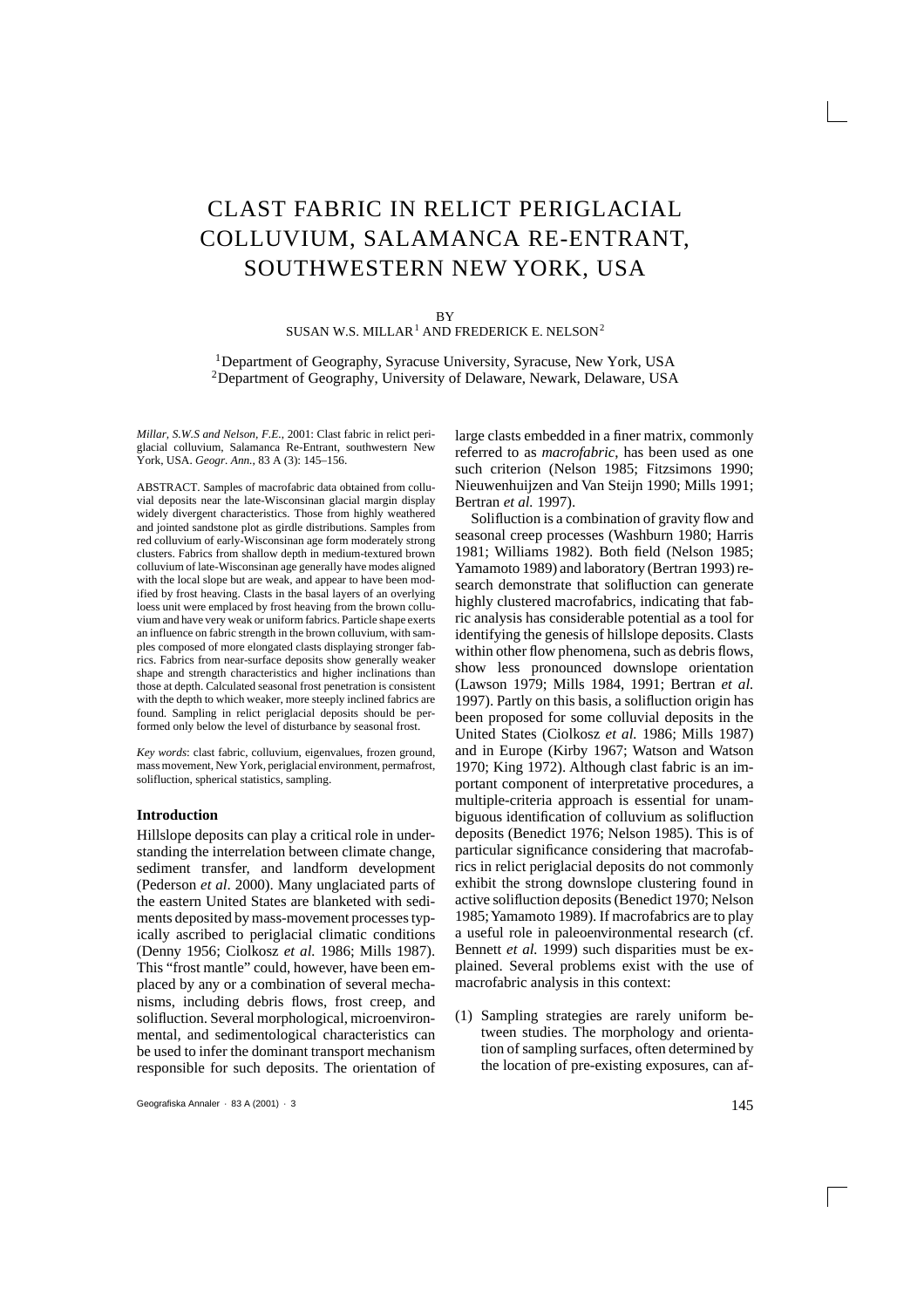fect fabric strength profoundly, as can the details of data-collection procedures (Millar and Nelson 2001). Comparative studies of fabrics from deposits emplaced by different hillslope processes may be severely hampered by the lack of standardized methods of data collection employed by different investigators.

- (2) Little research has been conducted on fabrics in contemporary solifluction features. The availability of such work would enable comparison with fabrics from colluvium of possible periglacial origin in the mid-latitudes. Bertran and Texier (1999) have emphasized the necessity for such comparative studies. Recent work in Alaska (Millar, unpublished data) indicates that the strong downslope orientation typically associated with solifluction (e.g. Nelson 1985) may be limited to localized microenvironments conducive to the development of highly clustered fabric patterns.
- (3) In regions formerly subject to solifluction processes (including the eastern United States), penetration of seasonal frost may disrupt fabric patterns. Repeated episodes of frost heaving are known to reorient elongate clasts into more vertical configurations (e.g. Fahey 1975; Washburn 1980).

In this paper we address the concerns outlined above, with particular emphasis on the effects of frost, by examining macrofabrics from colluvium, previously identified as a paleoperiglacial deposit (Snyder and Bryant 1992), in the Salamanca Re-entrant of southwestern New York, immediately adjacent to the late-Wisconsinan glacial border.

## **Study area**

### *General setting*

The Salamanca Re-entrant of southwestern New York (Fig. 1) is situated on a northern extension of the Allegheny Plateau, and is underlain by the Cattaraugus and Oswayo Formations (Tesmer 1975) dipping to the southwest at approximately 6.5 m  $km^{-1}$  (Lytle 1965). Colluvium overlying weathered bedrock slopes consists of shale and sandstone clasts entrained in a generally silty matrix (Snyder 1988). Loess blankets much of the region with thicknesses up to 70 cm. Loess deposition commenced about  $20\,300 \pm 3000$  yr BP, followed by a second period of significant accumulation between 14 000 and 10 000 yr BP (Snyder 1988, p. 64).

The Salamanca Re-entrant is defined by the po-

sition of the late-Wisconsinan southern glacial margin (Snyder 1988). The Re-entrant was surrounded on three sides by glacial ice as recently as 14 ka BP, and may have experienced cold and windy conditions similar to those of contemporary southwest Greenland (van Tatenhove and Olesen 1994; Duynkerke and van den Broeke 1994; van den Broeke *et al.* 1994). Many features indicative of a former periglacial environment have been reported in the region, including block fields (Smith 1953; Sevon 1990), sorted nets and sorted stripes (Denny 1956), solifluction deposits (Aguilar and Arnold 1985), pingo scars (Marsh 1987; Stone *et al.* 1992), stratified slope deposits, frost cracks, and soil wedges (Gardner *et al.* 1991), and grèzes litées and cryoplanation terraces (Clark and Ciolkosz 1988). A detailed study of pedogenic and landform relations (Snyder 1988; Snyder and Bryant 1992) concluded that two colluvial deposits within the immediate vicinity of the Re-entrant were emplaced under periglacial conditions. Given the proximity of the glacial border, the abundant regional evidence for periglacial conditions, palynological indications of tundra vegetation (Jacobson *et al.* 1987; Webb *et al.* 1987), and the strong local evidence for colluviation under periglacial conditions, it is highly probable that solifluction is among the processes responsible for the deposits in the Salamanca Reentrant identified by Snyder and Bryant (1992) as paleoperiglacial colluvium.

Present-day environmental conditions are outlined in Table 1. Permafrost is not present, although seasonal frost affects soils in the area to depths of more than 0.5 m (U.S. Department of Agriculture 1941). The area of the Salamanca Re-entrant therefore provides an opportunity to assess the degree of surface reworking by present-day frost penetration, and its implications for interpretation of solifluction macrofabrics.

## *Site descriptions and field procedures*

Two pits were excavated by backhoe in an open meadow on the north side of Bay State Brook Road in Allegany State Park (Fig. 1, Table 1). Soils in the vicinity were studied in detail by Snyder (1988) and Snyder and Bryant (1992); references to stratigraphic units are made with respect to these studies. Pit 1, located 100 m north of the road near Snyder's (1988, p. 45) Pit 5, is underlain by the Cattaraugus Formation. The  $4.5 \times 2.3$  m pit was excavated to a depth of 1.5 m and penetrated weathered material derived from the Cattaraugus Formation. A stone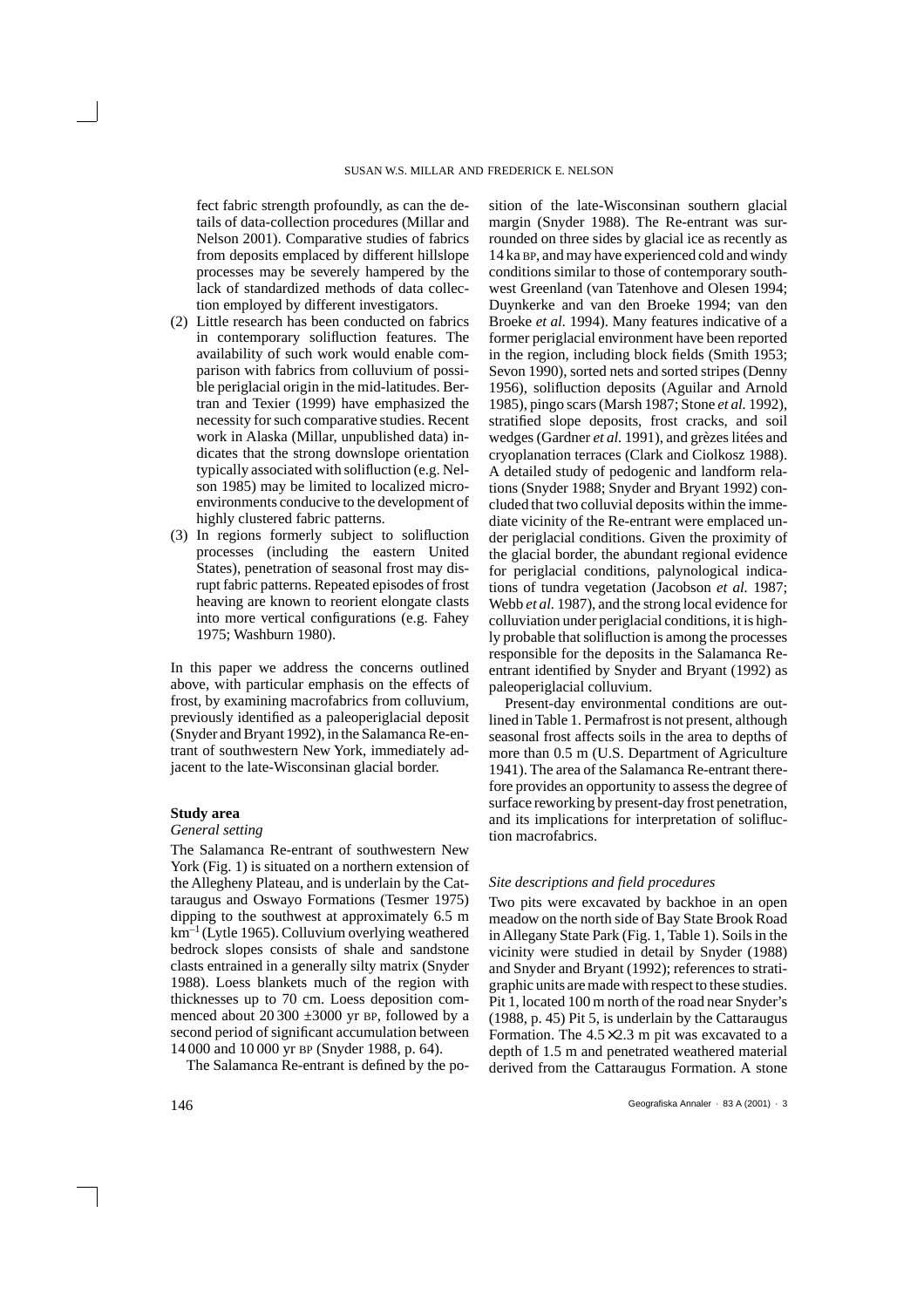

Fig. 1. Location of study area, showing approximate position of Late-Wisconsinan ice margin (modified from Snyder and Bryant 1992), local topography, and locations of Pits 1 and 2. Topography modified from USGS 7.5-minute, Red House, New York State topographic quadrangle (N4200-W7845/7.5).

line separates the weathered material from a small pocket of poorly sorted red colluvium. This undulose "red stringer colluvium" consists of weathered

Table 1. Site characteristics.

| Geographic location | 42°31'15"N, 78°46'58"W                 |  |  |
|---------------------|----------------------------------------|--|--|
|                     | Cattaraugus County, New York           |  |  |
| Land cover          | Open field, vegetation includes herbs, |  |  |
|                     | forbs, and graminoids                  |  |  |
| Climate             | Mean annual air temperature: 6.9°C     |  |  |
|                     | Mean annual precipitation: 1085 mm     |  |  |
| <b>Bedrock</b>      | Cattaraugus and Oswayo Formations      |  |  |
|                     | (Upper Devonian)                       |  |  |
| Pit 1               | Local slope 14°, oriented S14°W;       |  |  |
|                     | elevation 629 m                        |  |  |
| Pit <sub>2</sub>    | Local slope 07°, oriented S07°W;       |  |  |
|                     | elevation 622 m                        |  |  |
|                     |                                        |  |  |

red-brown (Munsell 5YR 4/4; Kollmorgen Instruments Corporation 1988) shale derived from the Cattaraugus Formation and was interpreted by Snyder and Bryant (1992) as having been affected by cryoturbation in early-Wisconsinan(?) time. A medium-textured brown (10YR 5/4) colluvium nearly 1 m thick overlies the red colluvium. A stone line lies above the brown colluvium and separates it from the overlying Salamanca Loess (Snyder and Bryant 1992) at the top of the section. Thermoluminescence dates from the loess indicate a late-Wisconsinan age for the brown colluvium (Snyder and Bryant 1992).

Pit 2  $(4.9 \times 2 \times 1.8 \text{ m})$  was excavated downslope from Pit 1 at a distance of 50 m from Bay State Brook Road (Fig. 1, Table 1), adjacent to Snyder's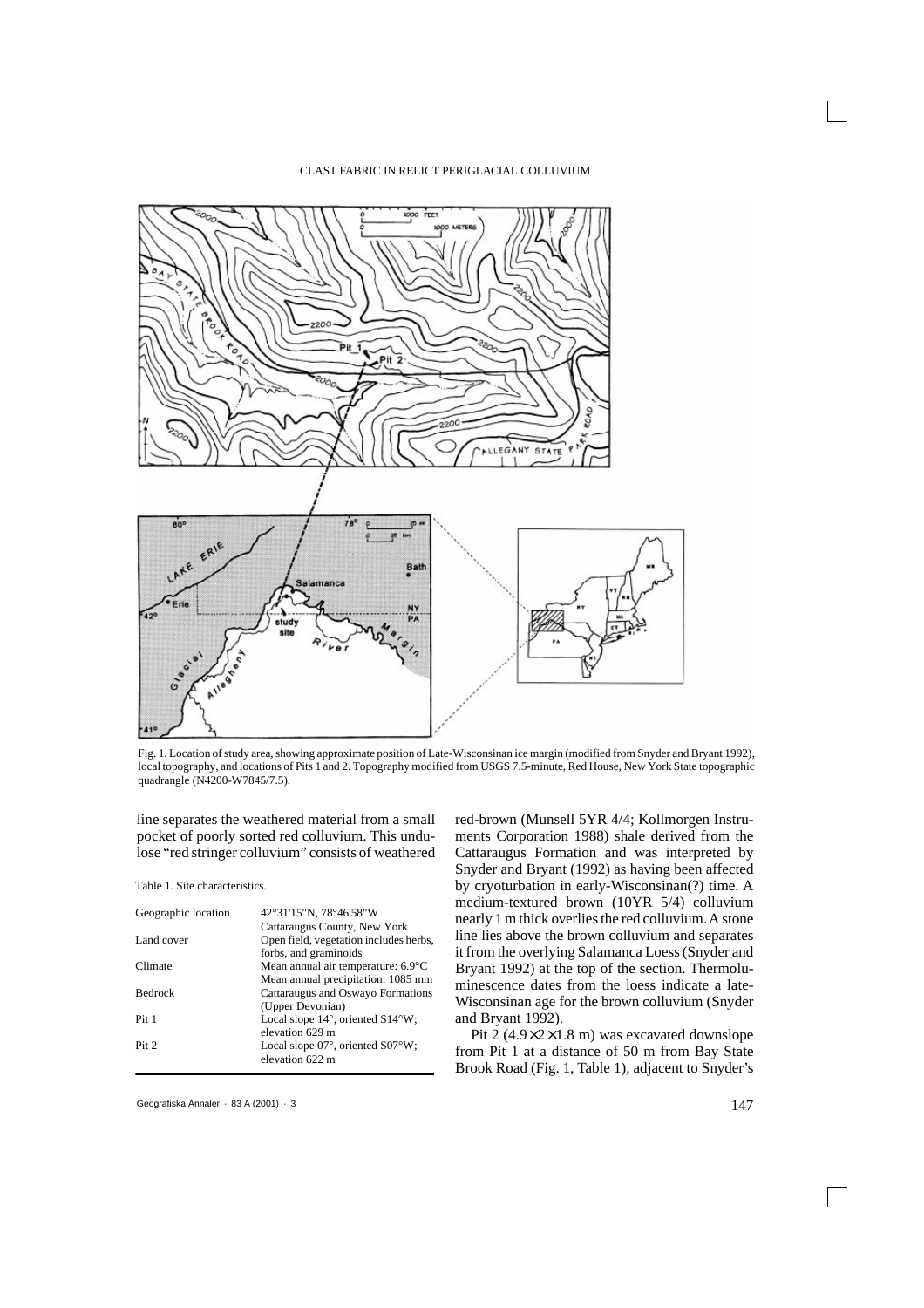



Fig. 2. Schmidt nets showing fabric data from Pit 1 and Pit 2 excavations at Allegany State Park. Approximate position of sampling locations within stratigraphic units is indicated. Contouring of point density distributions was implemented using Starkey's (1977) fixed-circle counting method, using counting circles occupying 100/*n* = 2% of the projected net (Stesky 1998). Shading density is standardized between plots and scaled to contour intervals representing 2, 4, 6, 8, 10, and 12 counts per 2% circle.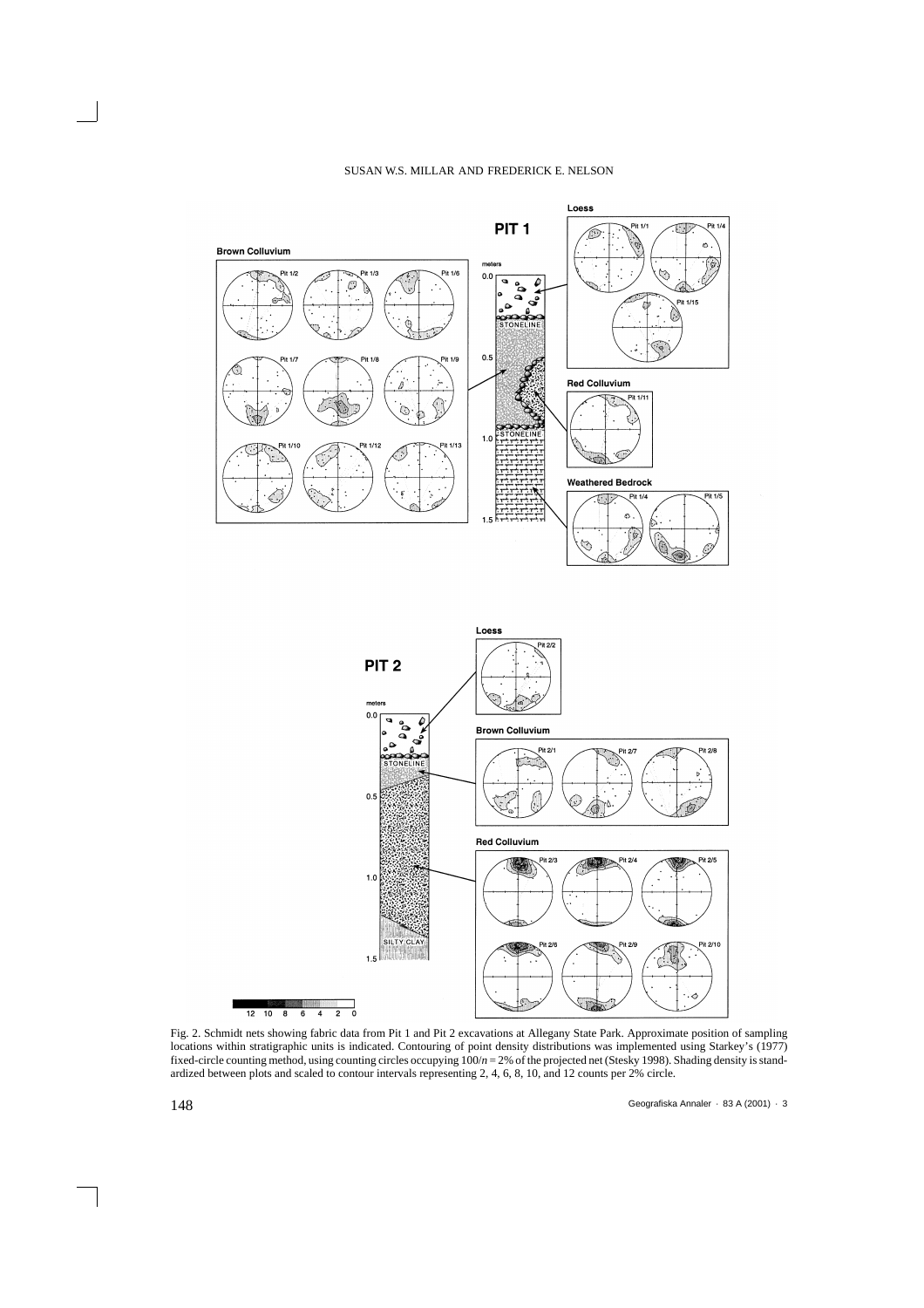| Table 2. Analytic results. |  |
|----------------------------|--|
|----------------------------|--|

| Sample | Depth (cm) | $\bar{\tau}_1$ | $\bar{\tau}_2$ | $\bar{\tau}_3$ | $\gamma$ | ζ     | $\mathbf{S_g}^*$ |
|--------|------------|----------------|----------------|----------------|----------|-------|------------------|
| 1/01/L | 20         | 0.221          | 0.318          | 0.461          | 1.035    | 0.734 | 10.93            |
| 1/02/B | 36         | 0.179          | 0.283          | 0.538          | 1.401    | 1.099 | 25.53            |
| 1/03/B | 31         | 0.231          | 0.296          | 0.473          | 1.878    | 0.714 | 11.66            |
| 1/04/W | 122        | 0.132          | 0.380          | 0.488          | 0.239    | 1.301 | 24.81            |
| 1/05/W | 152        | 0.046          | 0.370          | 0.584          | 0.219    | 2.543 | 55.09            |
| 1/06/B | 31         | 0.145          | 0.287          | 0.568          | 1.007    | 1.362 | 34.67            |
| 1/07/B | 31         | 0.181          | 0.324          | 0.495          | 0.725    | 1.007 | 18.57            |
| 1/08/B | 31         | 0.167          | 0.197          | 0.636          | 6.877    | 1.341 | 51.83            |
| 1/09/B | 31         | 0.260          | 0.316          | 0.425          | 1.581    | 0.492 | 5.32             |
| 1/10/B | 61         | 0.140          | 0.319          | 0.541          | 0.644    | 1.348 | 30.16            |
| 1/11/R | 76         | 0.121          | 0.275          | 0.604          | 0.965    | 1.604 | 45.57            |
| 1/12/B | 31         | 0.175          | 0.351          | 0.474          | 0.434    | 0.995 | 16.89            |
| 1/13/B | 51         | 0.181          | 0.344          | 0.475          | 0.508    | 0.963 | 16.25            |
| 1/14/L | 20         | 0.200          | 0.331          | 0.469          | 0.690    | 0.858 | 13.74            |
| 1/15/L | 20         | 0.181          | 0.345          | 0.474          | 0.488    | 0.961 | 16.11            |
| 2/01/B | 38         | 0.214          | 0.313          | 0.473          | 1.082    | 0.796 | 12.88            |
| 2/02/L | 25         | 0.177          | 0.314          | 0.509          | 0.842    | 1.055 | 20.82            |
| 2/03/R | 51         | 0.058          | 0.094          | 0.848          | 4.565    | 2.681 | 149.21           |
| 2/04/R | 31         | 0.026          | 0.187          | 0.787          | 0.722    | 3.421 | 120.58           |
| 2/05/R | 94         | 0.079          | 0.163          | 0.758          | 2.114    | 2.260 | 102.58           |
| 2/06/R | 91         | 0.077          | 0.136          | 0.787          | 3.118    | 2.319 | 116.29           |
| 2/07/B | 31         | 0.111          | 0.302          | 0.587          | 0.667    | 1.661 | 42.92            |
| 2/08/B | 31         | 0.149          | 0.281          | 0.570          | 1.122    | 1.338 | 34.65            |
| 2/09/R | 97         | 0.083          | 0.154          | 0.763          | 2.584    | 2.220 | 104.85           |
| 2/10/R | 122        | 0.168          | 0.212          | 0.620          | 4.569    | 1.308 | 46.70            |

See text for explanation of symbols. L, loess; B, brown colluvium; R, red colluvium; W, weathered bedrock.

\* Test statistic for Mardia's (1972, p. 276) test of uniformity:  $S_u = (15/2n)$   $\frac{3}{k}$   $\frac{2}{k}$   $(\tau_i - n/3)^2$ 

Critical value (0.05 level) for *n* – 50 is 11.07.

(1988, p. 44) Pit 4. Weathered bedrock was not encountered at the base of the excavation; rather a unit of gray (2.5YR 4/2) silty clay with low stone content was present at a depth of 1.7 m. This unit, probably the "paleosol colluvium" identified by Snyder (1988), was interpreted as a colluvial deposit incorporating blocks of pre-Wisconsinan soil. Approximately 1 m of red (5YR 4/4) colluvium overlies the clay, which in turn is overlain by brown (10YR 5/ 3) colluvium. Unlike the stratigraphy in Pit 1, a stone line is not apparent between the red and brown colluvium in Pit 2. A stone line separates the brown colluvium from overlying loess.

Fabric data were collected by measuring the Aaxis azimuth and plunge of 50 elongate clasts at several locations on the vertical pit faces. Clasts were removed carefully and the orientation of a non-magnetic rod inserted into the resulting cavity was measured with a Brunton compass. A- B- and C-axis lengths were also recorded for each clast. Although no minimum A/B axial ratio requirement was applied to the clasts other than the obvious stipulation that  $A > B$ , the mean values of samples from

Geografiska Annaler · 83 A (2001) · 3 149

the red and brown colluvial units fall within a fairly small range (approximately 1.4 to 1.7). Many different axial ratio limits have been used in previous studies (cf. Andrews and Smithson (1966) and Nelson (1985) with  $A/B = 2.0$ ; Mills (1983) with  $A/B$  $= 1.5$ ; and Mills (1984) with  $A/B = 1.4$ ).

#### **Analytic procedures**

Orientation data were plotted on lower-hemisphere Schmidt (equal area) nets and contoured using Starkey's (1977) point-counting method (Stesky 1998). Figure 2 shows Schmidt nets for samples from Pits 1 and 2, separated into their respective stratigraphic units. Following computational details in Mardia (1972) and Fisher *et al.* (1987), the eigenvectors of each sample were extracted from its "orientation matrix," a 3×3 array of the sums of squares and cross products of direction cosines from the individual observations. The eigenvectors  $t_i$  ( $i = 1, 2, 3$ ) represent the mutually orthogonal axes of minimum, intermediate, and maximum clustering, respectively. The associated eigenval-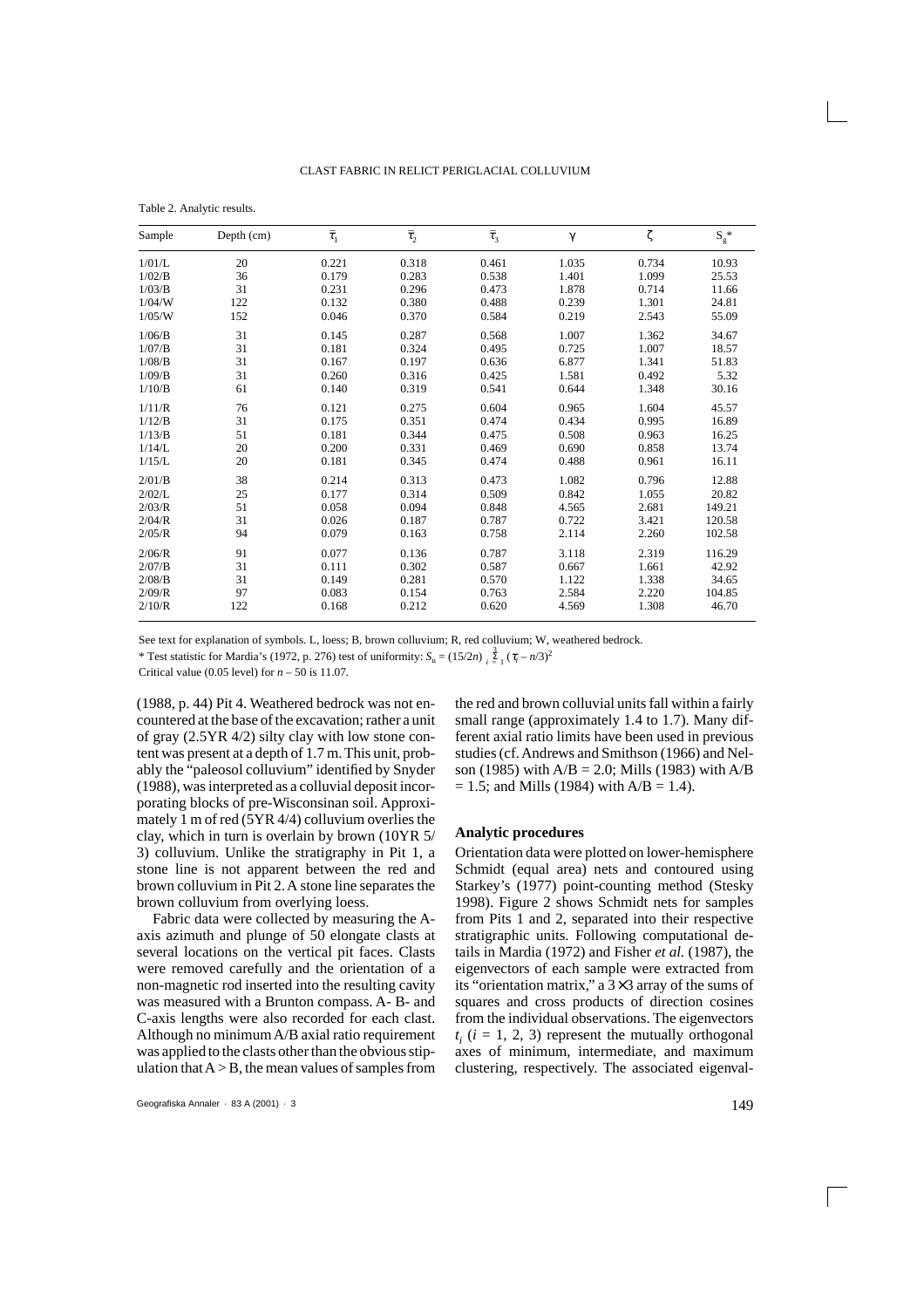

Fig. 3. Log-ratio plot (Woodcock 1977) comparing fabrics from stratigraphic units exposed in pits located in the Salamanca Reentrant. Diagonal line,  $\gamma = 1$ , indicates position of transitional zone, above and below which lie clusters and girdles, respectively. Distance from origin is proportional to fabric strength. Symbols for axes, fabric strength, and fabric shape are explained in the text.

ues  $\tau_i$  ( $\tau_3 \ge \tau_2 \ge \tau_1$ ) indicate the degree of clustering around each of the axes (Table 2). By convention, the normalized eigenvalues  $\bar{\tau}_i = \tau_i / n$  (where  $n =$ sample size) are reported in statistical summaries.

Woodcock (1977) developed a graphical method for comparing data sets based on ratios of the normalized eigenvalues, facilitating comparisons of the shape and strength of samples. Fabric data from the Salamanca Re-entrant are presented in this standard format in Fig. 3. A uniform distribution is described by three normalized eigenvalues of nearequal magnitude, and plots at the origin. Clustered distributions are indicated by large values of  $\bar{\tau}_3$ , plotting along the y-axis. Girdle distributions are represented by relatively large  $\bar{\tau}$ , and  $\bar{\tau}$ <sub>3</sub> values and correspondingly small  $\bar{\tau}_1$ . Girdles plot along the xaxis. Parameters describing the strength and shape of a sample are given by  $\zeta = \ln(\bar{\tau}_3/\bar{\tau}_1)$  and  $\gamma = \ln(\bar{\tau}_3/2)$  $\bar{\tau}_2$ )/ln( $\bar{\tau}_2/\bar{\tau}_1$ ), respectively (Fisher *et al.* 1987, p. 49).

Representation of data from Pits 1 and 2 on Schmidt nets reveals wide variation in fabric characteristics (Fig. 2). Figure 3 shows the position of each sample in Woodcock's (1977) eigenspace. Many of the samples plot as weak, transitional-type distributions. Half the samples from pit 2 (P2/3, 4, 5, 6 and 9) form moderately strong clusters. Comparison of Fig. 3 and Fig. 4 indicates that fabrics from well-defined solifluction features exhibit the highest degree of clustering (Nelson 1985). Clusters approaching the strength of those reported by Nelson (1985) were found exclusively in the red colluvium. The brown colluvium in both pits yielded transitional distributions showing similarities with fabrics from other mass-movement deposits, although the modes of most non-uniform samples are aligned subparallel with the local slope.

#### **Discussion**

## *Paleoenvironmental interpretation*

Results presented in the previous section illustrate several problems involved with using fabric analysis to infer former periglacial slope processes. A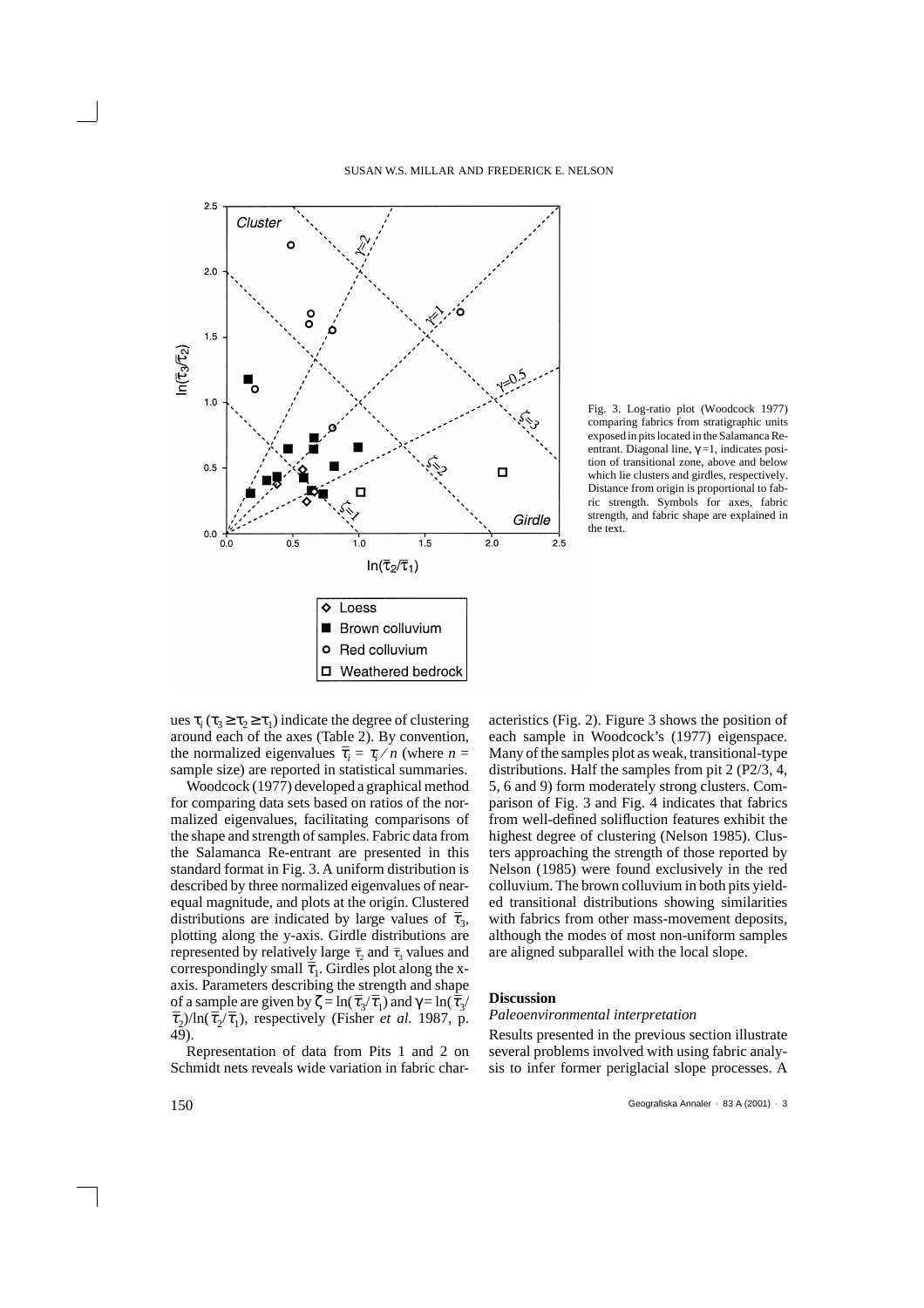$n(\overline{\tau}_3/\overline{\tau}_2)$ Fig. 4. Log-ratio plot comparing fabrics from various flow deposits. Salamanca data are average values for loess, brown colluvium, and red colluvium sampled for the present study. Fabric data from active solifluction features were collected near Eagle Summit, Alaska (Nelson 1985; Millar unpublished). Data for other types of colluvium are from Mills (1987), Carter and Ciolkosz (1986), King (1972), Kirby (1967), and Watson and Watson (1970). Debris flow data are from Lawson (1979), Major and Voight (1986), Mills (1984), Rappol (1985), and Bertran *et al.* (1997).



substantial range of fabric patterns is apparent in Fig. 3, involving both clusters and girdles as well as transitional fabrics. These contrasts could indicate: (a) different depositional processes; (b) varying process intensity within deposits of similar origin; or (c) post-depositional modification.

The presence of two identifiable stratigraphic units showing evidence of downslope movement was interpreted by Snyder and Bryant (1992) as reflecting two periods of colluviation. Although we found fabric strength in the red colluvium to be consistently and substantially greater than in the brown colluvium, Snyder (1988, p. 53) observed strong fabrics in both units. Most of our samples from the brown unit are from very shallow depth, and the discrepancy between studies could reflect alteration of fabric patterns in the brown colluvium by seasonal frost. Alternatively, variations in process intensity or environmental conditions at the time of emplacement could be responsible.

Fabrics obtained from solifluction features have typically been measured atop well-developed lobes, locations chosen as being likely to exhibit maximum movement rates (Benedict 1970, fig. 26) and, presumably, strong fabric patterns (Nelson 1985). Potential variability resulting from microenvironmental differences may, therefore, have been highly constrained. Millar (unpublished data) sought to assess potential microenvironmental variations in solifluction macrofabric by implementing a formal spatial sampling design near Eagle Summit in central Alaska. Fabrics were highly variable between samples collected across an area containing abundant morphological evidence of solifluction. In many cases, transitional or girdletype distributions were observed, demonstrating the inherent variability of fabrics, and that local variations in such factors as soil moisture, soil texture, and geomorphic setting affect fabric strength and shape. Similar local variability should also exist in relict deposits. If the analogy with contemporary southwestern Greenland (van Tatenhove and Olesen 1994) is appropriate, the Salamanca area may have been subject to pronounced geographic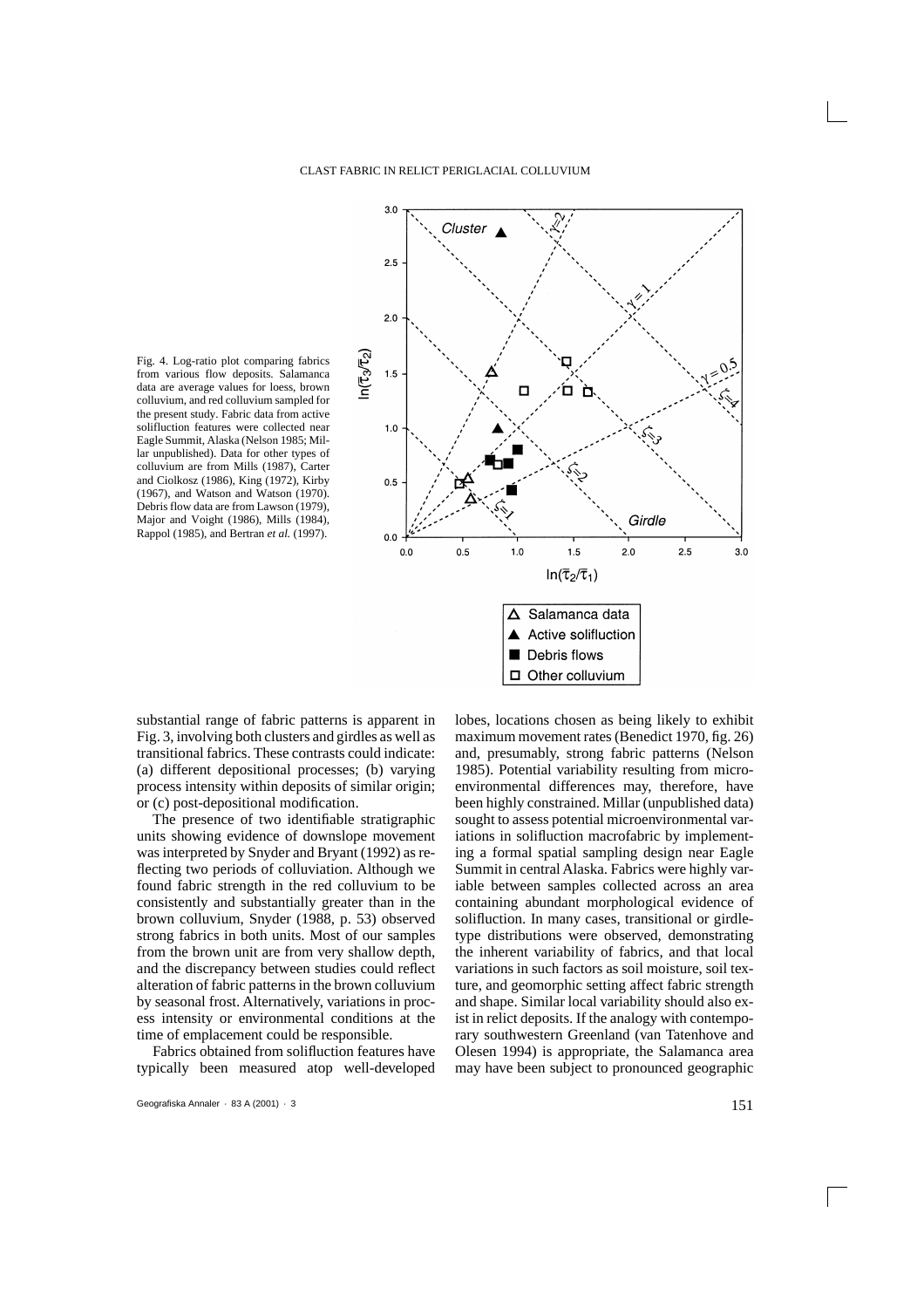

Fig. 5. Plot of A/B clast axial ratio *vs.* fabric strength for Salamanca data, overlain with data from solifluction slopes in a contemporary periglacial environment at Eagle Summit, Alaska (Millar, unpublished data) and eight solifluction lobes at Eagle Summit (Nelson 1985).

contrasts in geocryological conditions. Moreover, the local intensity of moisture-dependent depositional processes is likely to have been highly responsive to environmental gradients induced by changes in the location of the ice-sheet margin (cf. Duynkerke and van den Broeke 1994; van den Broeke *et al.* 1994).

## *Clast axial ratios*

Methodological considerations are an important component of comparative analysis (Mills 1991). Our data are from clasts having moderate axial ratios, unlike those obtained by Nelson (1985), who employed A/B axial ratios of at least 2.0. The significance of particle morphology was demonstrated theoretically long ago (Jeffery 1922), and has been substantiated through empirical work in mud and debris flows (Lindsay 1968; Major 1998), and glacial till (Drake 1974). The angular velocity of rotating particles is greater when a clast's long axis is not parallel with flow vectors. It is also dependent on the degree of clast elongation: more elongate clasts have greater angular velocity. The length of time a clast spends parallel to the flow direction is greater for more elongate clasts, the statistical manifestation of this phenomenon being a clustering of axes subparallel to the downslope direction.

A strong relation between clast axial ratio and fabric strength in contemporary solifluction deposits is shown clearly in Fig. 5. Data from the brown colluvium in the Salamanca area provide further evidence for the influence of axial ratio on fabric strength. Although the small number of samples precludes statistical treatment, the trend of the relation in the Salamanca data fits neatly into the plot of the Eagle Summit data (Fig. 5). Conversely, most samples from the red colluvium plot well away from the primary trend, possibly indicating modification by other processes, such as cryoturbation.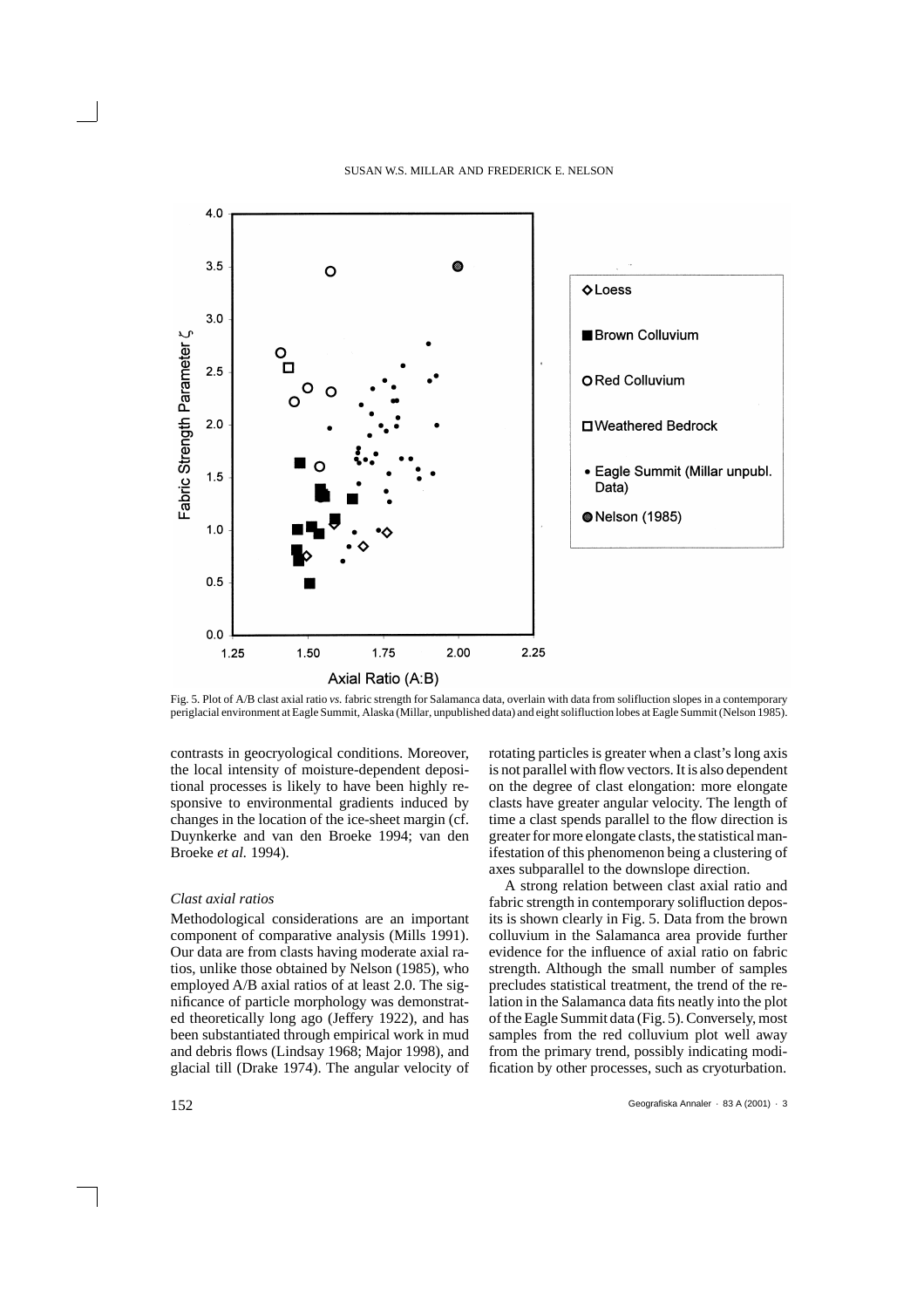

Fig. 6. Plots of sample depth versus (a) fabric shape parameter γ, (b) fabric strength parameter ζ, and (c) average clast plunge. Calculated depth of frost penetration is indicated by dashed horizontal line (see text for further explanation).

#### *Disturbance by frost*

Only occasional reference to potential disturbance of fabric by seasonal frost has been made by those examining relict colluvial material (Carter and Ciolkosz 1986). That this issue is not given more attention in such studies is surprising. Evidence for upward displacement of clasts by frost heaving is abundant in the cleared fields of eastern North America. Many stone walls in New England are, in effect, dumping sites for rock debris that surfaces on agricultural land every year through frost heaving (Thorson, in Schneider 1991).

Displacement of stones by frost heaving is usually explained by the frost-push or frost-pull mechanisms (Washburn 1980). Applicability of frost pull in the context of the present study is corroborated by observations that larger and more elongate clasts experience greater heave (Kaplar 1965). This process also rotates elongate clasts so that their long axes become normal to the freezing plane (Johnson *et al.* 1977; Washburn 1980). Mills (1991) observed steeply inclined clasts in relict periglacial colluvium; this may be evidence that frost heaving has affected their orientation.

To assess the extent to which surface fabrics may have been disturbed at the Allegany State Park sites, fabric shape and strength were plotted against sample depth (Fig. 6a and b). Although fabric shape does not appear to be related to depth, fabric strength shows a general transition, from generally weak fabrics in near-surface samples to somewhat greater strength at depth. Weak fabrics near the surface may indicate disturbance after emplacement. Variability at depth may represent local depositional variation at the time of emplacement.

Potential frost penetration at the Salamanca site was calculated using the multilayer form of the Stefan solution for frost/thaw penetration depth with phase change (e.g. Jumikis 1977). Soil moisture content and textural characteristics were estimated from Snyder's (1988) description of soil properties, and used to obtain values of thermal conductivity from nomograms (Andersland and Anderson 1978, p. 115–117) of Kersten's (1949) data. Results, using seasonally averaged temperature data from the Allegany State Park climate observation station for the period 1964–1993, indicate that frost heave in treeless areas may regularly affect soils to a depth of more than 0.5 m. The depth of frost penetration may, however, have been substantially greater at the close of the Pleistocene, during cold phases of the Holocene, and immediately after land clearance (Bonan 1999).

Figure 6c indicates a negative relation between average clast inclination and sample depth. Clasts in samples from shallow depths have generally steeper inclinations, indicating that frost heaving has reoriented near-surface stones. Fabric shapes in the loess are transitional and, collectively, have the weakest fabric of any of the units (Fig. 3). Clasts within the loess were probably derived from the underlying brown colluvium through frost heaving.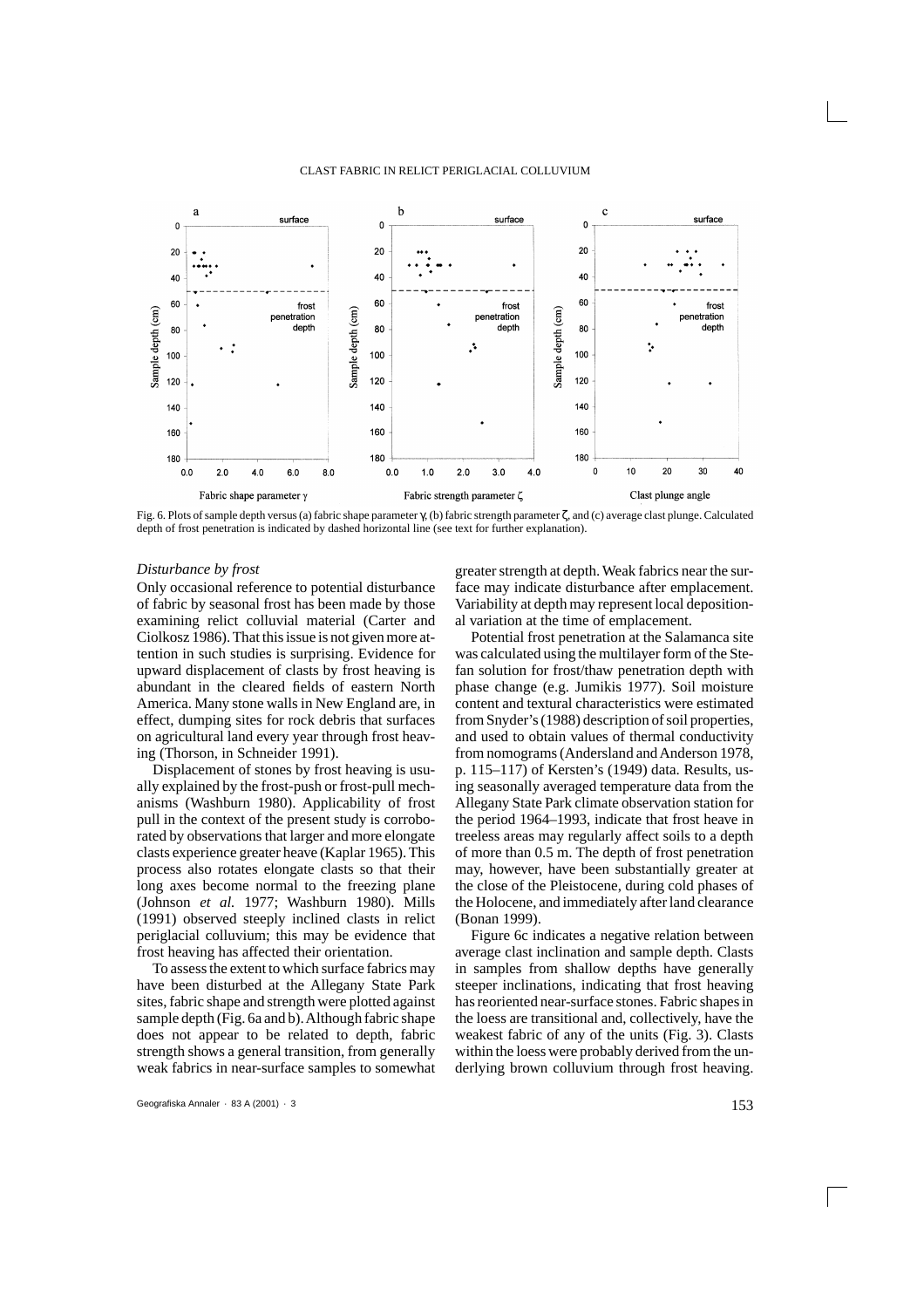This interpretation is supported by the observation that two of the samples from loess, despite having the largest clast axial ratios in the entire data set, have very weak or uniform fabrics (Fig. 5 and Table 2). It appears highly likely that the orientation of clasts in the uppermost colluvial units was disturbed by seasonal frost. Disruption of colluvial fabrics by frost heaving is possible throughout the northeastern United States and, indeed, in the majority of locations considered to have experienced periglacial conditions during the Pleistocene.

## **Conclusions**

Results from detailed analysis of clast fabric are consistent with Snyder and Bryant's (1992) conclusion that the red and brown colluvial units in Allegany State Park were emplaced by periglacial processes. Although generally weaker than those in a large number of samples obtained near Eagle Summit, Alaska, fabrics from the brown colluvium fall within the lower range of the eigenspace occupied by the Alaskan data. The relation between clast axial ratio and fabric strength in the brown colluvium is consistent with the Alaskan data. Strength is greater in the red colluvium, but fabrics from this unit plot outside the fabric-strength/axial-ratio envelope defined by the Alaskan data. Although not conclusive, this discrepancy may provide support for Snyder and Bryant's (1992) interpretation that the red colluvium was subjected to a secondary influence, possibly cryoturbation.

Fabric analysis is one diagnostic tool among several (Harris 1981), rather than a sole criterion for inferring depositional process. This study calls into question some basic assumptions that have been used to interpret colluvium as relict solifluction deposits. Assuming that solifluction fabrics must show evidence of strong clustering oversimplifies a complex environment. For strongly clustered fabrics to develop, local environmental (e.g. microclimate and soil moisture) and sedimentological (e.g. soil texture and mineralogy) factors conducive to solifluction must coincide in time and space. Sampling programs should, therefore, encompass as broad a range of local terrain and exposure as possible. In relict deposits it is crucial that stratigraphic relations in the local area be well understood to enable assessment of the range of possible microenvironments sampled.

Sampling design is a critical but underrepresented aspect of fabric analysis in colluvial deposits. The strong relation between clast morphology and fabric strength indicates that sampling within a strictly prescribed range of A/B axial ratios is essential if meaningful comparative work is to be performed. We suggest a modest, centrally located range as most appropriate.

Seasonal frost penetration can disturb fabrics in near-surface soil. Typically, the most accessible areas for fabric sampling are those where forest cover has been removed and disturbance by frost has been greatest. Sampling programs in climatic environments susceptible to seasonal frost require knowledge of the potential depth of frost penetration to avoid collection from disturbed layers.

## **Acknowledgements**

Support from the US National Science Foundation (grant no. SBR-9305029) is gratefully acknowledged. We thank the staff and management of Allegany State Park for their help and for permission to excavate inside park boundaries, and D.M. Mitchell for field assistance. We are indebted to G.M. Ashley, D.A. Robinson, and J.C.F. Tedrow for discussions and for constructive criticisms of an earlier version of the manuscript. H. Mills, N. Ham, J.R. Giardino, J.G. Cogley, and an anonymous reviewer provided thorough reviews that resulted in substantial improvements to the manuscript. The authors are, however, solely responsible for any omissions or errors remaining in the paper.

*Susan W.S. Millar, Department of Geography, Syracuse University, Syracuse, NY 13244, USA. E-mail:* swmillar@maxwell.syr.edu

*Frederick E. Nelson, Department of Geography and Center for Climate Research, University of Delaware, Newark, DE 19716, USA. E-mail:* fnelson@udel.edu

### **References**

- *Aguilar, R. and Arnold, R.W.,* 1985: Soil-landscape relationships of a climax forest in the Allegheny high plateau, Pennsylvania. *Soil Science Society of America Journal*, 49: 695–701.
- *Andersland, O.B. and Anderson, D.M.,* 1978: Geotechnical engineering for cold regions. McGraw-Hill. New York. 566 p.
- *Andrews, J.T. and Smithson, B.B.,* 1966: Till fabrics of cross-valley moraines of Baffin Island. *Geological Society of America Bulletin*, 77: 271–290.
- *Benedict, J.B.,* 1970: Downslope soil movement in a Colorado alpine region: rates, processes, and climatic significance*. Arctic and Alpine Research,* 2: 165–226.
- 1976: Frost creep and gelifluction features: a review. *Quaternary Research*, 6: 55–76.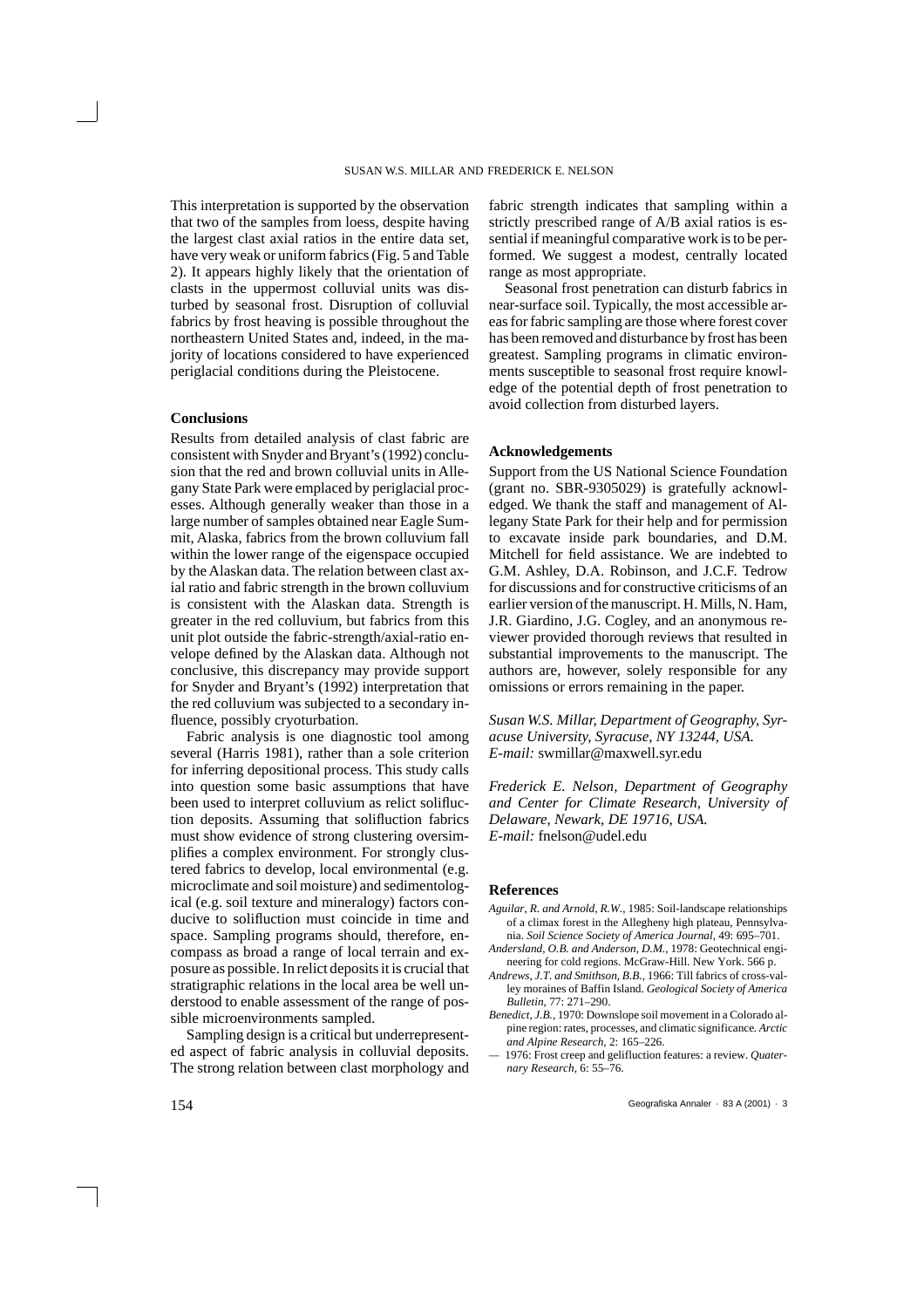- *Bennett, M.R., Waller, R.I., Glasser, N.F., Hambrey, M.J. and Huddart, D.,* 1999: Glacigenic clast fabrics: genetic fingerprint or wishful thinking? *Journal of Quaternary Science*, 14: 125–135.
- *Bertran, P.,* 1993: Deformation-induced microstructures in soils affected by mass movements. *Earth Surface Processes and Landforms*, 18: 645–660.
- *Bertran, P. and Texier, J.P.,* 1999: Facies and microfacies of slope deposits. *Catena,* 35: 99–131.
- *Bertran, P., Hétu, B., Texier, J.-P. and Van Steijn, H.,* 1997: Fabric characteristics of subaerial slope deposits. *Sedimentology*,  $44 \cdot 1 - 16$
- *Bonan, G.B.,* 1999: Frost followed the plow: impacts of deforestation on the climate of the United States. *Ecological Applications*, 9: 1305–1315.
- *Carter, B.J. and Ciolkosz, E.J.,* 1986: Sorting and thickness of waste mantle material on a sandstone spur in central Pennsylvania. *Catena*, 13: 241–256.
- *Ciolkosz, E.J., Cronce, R.C. and Sevon, W.D.,* 1986: Periglacial features in Pennsylvania. Pennsylvania State University Agronomy Series, 92. 15 p.
- *Clark, G.M. and Ciolkosz, E.J.*, 1988: Periglacial geomorphology of the Appalachian highlands and interior highlands south of the glacial border – a review. *Geomorphology*, 1: 191–220.
- *Denny, C.S.,* 1956: Surficial geology and geomorphology of Potter County, Pennsylvania. United States Geological Survey Professional Paper, 288. 72 p.
- *Drake, L.D.,* 1974: Till fabric control by clast shape. *Geological Society of America Bulletin,* 85: 247–250.
- *Duynkerke, P.G. and van den Broeke, M.R.*, 1994: Surface energy balance and katabatic flow over glacier and tundra during GIMEX-91. *Global and Planetary Change*, 9: 17–28.
- *Fahey, B.D.*, 1975: Nonsorted circle development in a Colorado alpine location*. Geografiska Annaler*, 57: 153–164.
- *Fisher, N.I., Lewis, T.L. and Embleton, B.J.J.*, 1987: Statistical Analysis of spherical data. Cambridge University Press. Cambridge. 329 p.
- *Fitzsimons, S.J.,* 1990: Ice-marginal depositional processes in a polar maritime environment, Vestfold Hills, Antarctica. *Journal of Glaciology*, 36: 279–286.
- *Gardner, T.W., Ritter, J.B., Shuman, C.A., Bell, J.C., Sasowsky, K.C. and Pinter, N.*, 1991: A periglacial stratified slope deposit in the Valley and Ridge Province of central Pennsylvania, USA: sedimentology, stratigraphy, and geomorphic evolution*. Permafrost and Periglacial Processes*, 2: 141–162.
- *Harris, C.*, 1981: Periglacial mass-wasting: a review of research. GeoBooks. Norwich. 204 p.
- *Jacobson, G.L., Webb, T. III and Grimm, E.C.*, 1987: Patterns and rates of vegetation change during the deglaciation of eastern North America. *In*: Ruddiman, W.F. and Wright, H.E.J. (eds): North America and adjacent oceans during the Last Deglaciation. Geological Society of America. Boulder, Colorado. 277–288.
- *Jeffery, G.B.,* 1922: The motion of ellipsoidal particles immersed in a viscous fluid*. Proceedings of the Royal Society of London*, A102: 161–179.
- *Johnson, D.L., Muhs, D.R. and Barnhardt, M.L.*, 1977: The effects of frost heave on objects in soils, II: laboratory experiments. *Plains Anthropologist*, 22: 133–147.
- *Jumikis, A.R.*, 1977: Thermal geotechnics. Rutgers University Press. New Brunswick, New Jersey. 375 p.
- *Kaplar, C.W.,* 1965: Stone migration by freezing of soil. *Science*, 149: 1520–1521.
- *Kersten, M.S*., 1949: Thermal properties of soils. *University of Minnesota Engineering Experiment Station Bulletin,* 28: 1–  $227$
- *King, R.B.,* 1972: Lobes in the Cairngorm Mountains, Scotland. *Biuletyn Peryglacjalny*, 21: 153–167.
- *Kirby, R.P.,* 1967: The fabric of head deposits in South Devon. *Proceedings of the Ussher Society*, 1: 288–290.
- *Kollmorgen Instruments Corporation*, 1988: Munsell soil color charts. Baltimore, Maryland.
- *Lawson, D.E.,* 1979: A comparison of the pebble orientations in ice and deposits of the Matanuska Glacier, Alaska. *Journal of Geology*, 87: 629–645.
- *Lindsay, J.F.,* 1968: The development of clast fabric in mudflows. *Journal of Sedimentary Petrology*, 38: 1242–1253.
- *Lytle, W.S.,* 1965: Oil and gas geology of the Warren Quadrangle, Pennsylvania. Pennsylvania Geological Survey (4th Series), Mineral Resources Bulletin, M52. 84 p.
- *Major, J.J.,* 1998: Pebble orientation on large, experimental debris-flow deposits. *Sedimentary Geology*, 117: 151–164.
- *Major, J.J. and Voight, B.,* 1986: Sedimentology and clast orientation of the 18 May 1980 southwest-flank lahars, Mount St. Helens, Washington. *Journal of Sedimentary Petrology*, 56: 691–705.
- *Mardia, K.V.,* 1972: Statistics of directional data. Academic Press. New York. 357 p.
- *Marsh, B.,* 1987: Pleistocene pingo scars in Pennsylvania. *Geology*, 15: 945–947.
- *Millar, S.W.S. and Nelson, F.E.,* 2001: Sampling-surface orientation and clast macrofabric in periglacial colluvium. *Earth Surface Processes and Landforms*, 26: 523–529.
- *Mills, H.H.,* 1983: Clast fabric strength in hillslope colluvium as a function of slope angle. *Geografiska Annaler*, 65A: 255– 262.
- 1984: Clast orientation in Mount St. Helens debris flow deposits, North Fork Toutle River, Washington. *Journal of Sedimentary Petrology*, 54: 626–634.
- 1987: Variation in sedimentary properties of colluvium as a function of topographic setting, Valley and Ridge province, Virginia. *Zeitschrift für Geomorphologie*, 31: 277–292.
- 1991: Three-dimensional clast orientation in glacial and massmovement sediments: a compilation and preliminary analysis. United States Geological Survey Open File Report, 90– 128. 71 p.
- *Nelson, F.E.,* 1985: A preliminary investigation of solifluction macrofabrics. *Catena,* 12: 23–33.
- *Nieuwenhuijzen, M.E. and Van Steijn, H.,* 1990: Alpine debris flows and their sedimentary properties. A case study from the French Alps. *Permafrost and Periglacial Processes,* 1: 111– 128.
- *Pederson, J., Pazzaglia, F. and Smith, G.,* 2000: Ancient hillslope deposits: missing links in the study of climate controls on sedimentation. *Geology,* 28(1): 27–30.
- *Rappol, M.,* 1985: Clast-fabric strength in tills and debris flows compared for different environments. *Geologie en Mijnbouw,* 64: 327–332.
- *Schneider, K.,* 1991: Scholar looks at quaint stone walls and sees pioneers' garbage heaps*. The New York Times,* November 17. L26.
- *Sevon, W.D.,* 1990: The Hickory Run boulder field, Hickory Run State Park, Carbon County, Pennsylvania. *Northeastern Geology,* 12: 42–45.
- *Smith, H.T.U.,* 1953: The Hickory Run boulder field, Carbon County, Pennsylvania. *American Journal of Science,* 251: 625–642.
- *Snyder, K.E.,* 1988: Pedogenesis and Landscape Development in the Salamanca Re-entrant, Southwestern New York. PhD thesis. Cornell University. 331 p.
- *Snyder, K.E. and Bryant, R.B.,* 1992: Late Pleistocene surficial stratigraphy and landscape development in the Salamanca Re-